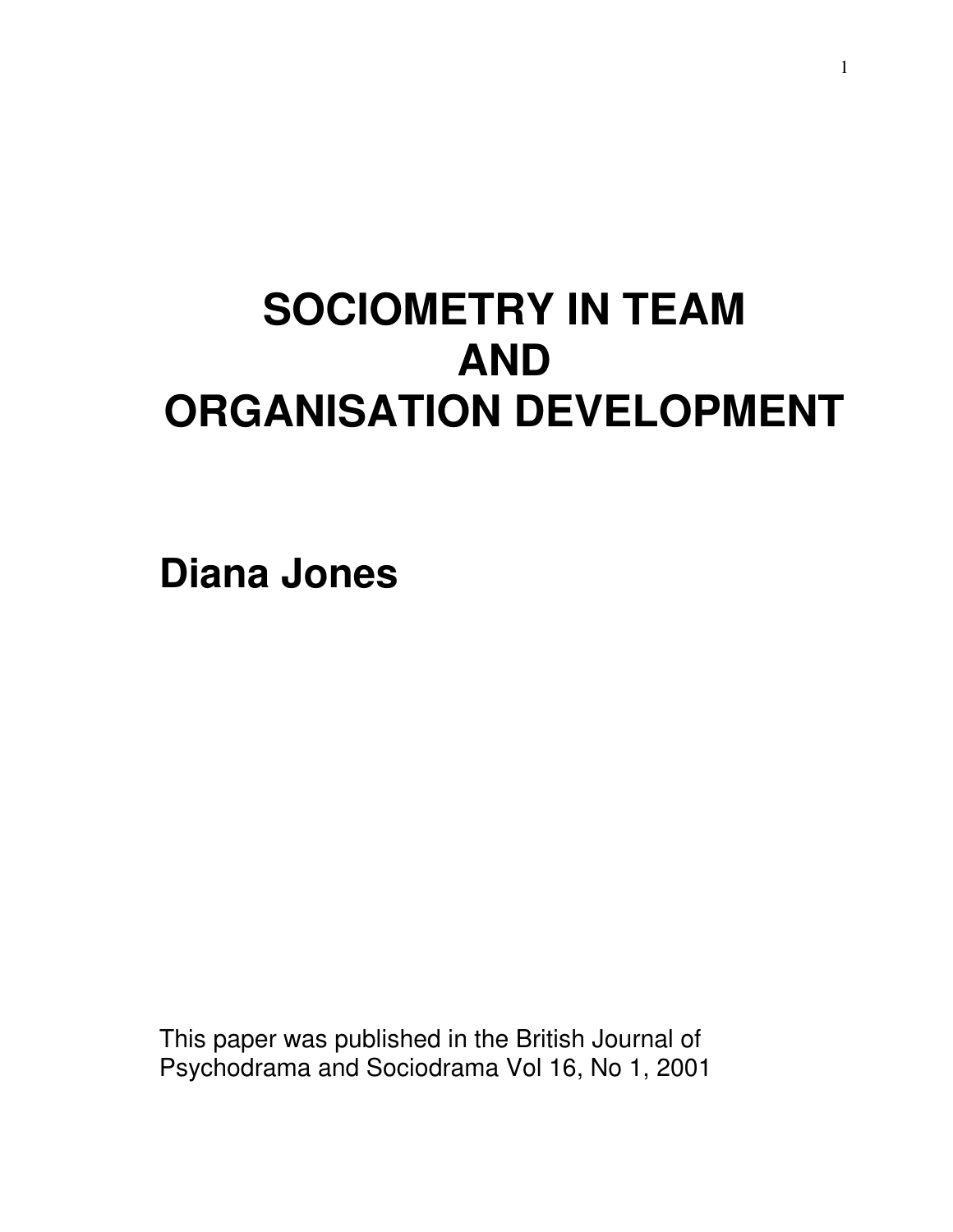### **BACKGROUND**

Diana Jones reports on a recent project using sociometry to facilitate the merging of four groups into one, aligned with their new purpose and each other. Diana worked with this company over a three year period, most recently with the alignment of the newly appointed senior executive team.

Since 1988, this company has developed from 20 people to 500. Recently, the company restructured from a regionally based operation to a national structure, with three divisions and four corporate service groups. I have been invited by the manager of one of the divisions to assist him in uniting four distinct sub groups into one communications team. These subgroups comprise seventeen people from four areas: delivery services, sales support, production planning and invoicing. There are three team leaders. The purpose of the new team is to ensure the on time production of jobs by liaising between the company's sales team and the company's customers. In other words, the company wanted closer productive working relationships among different functional groups within the company to strengthen their capacity to deliver to their customers.



Display 1 - The shift in structural relationships: from, to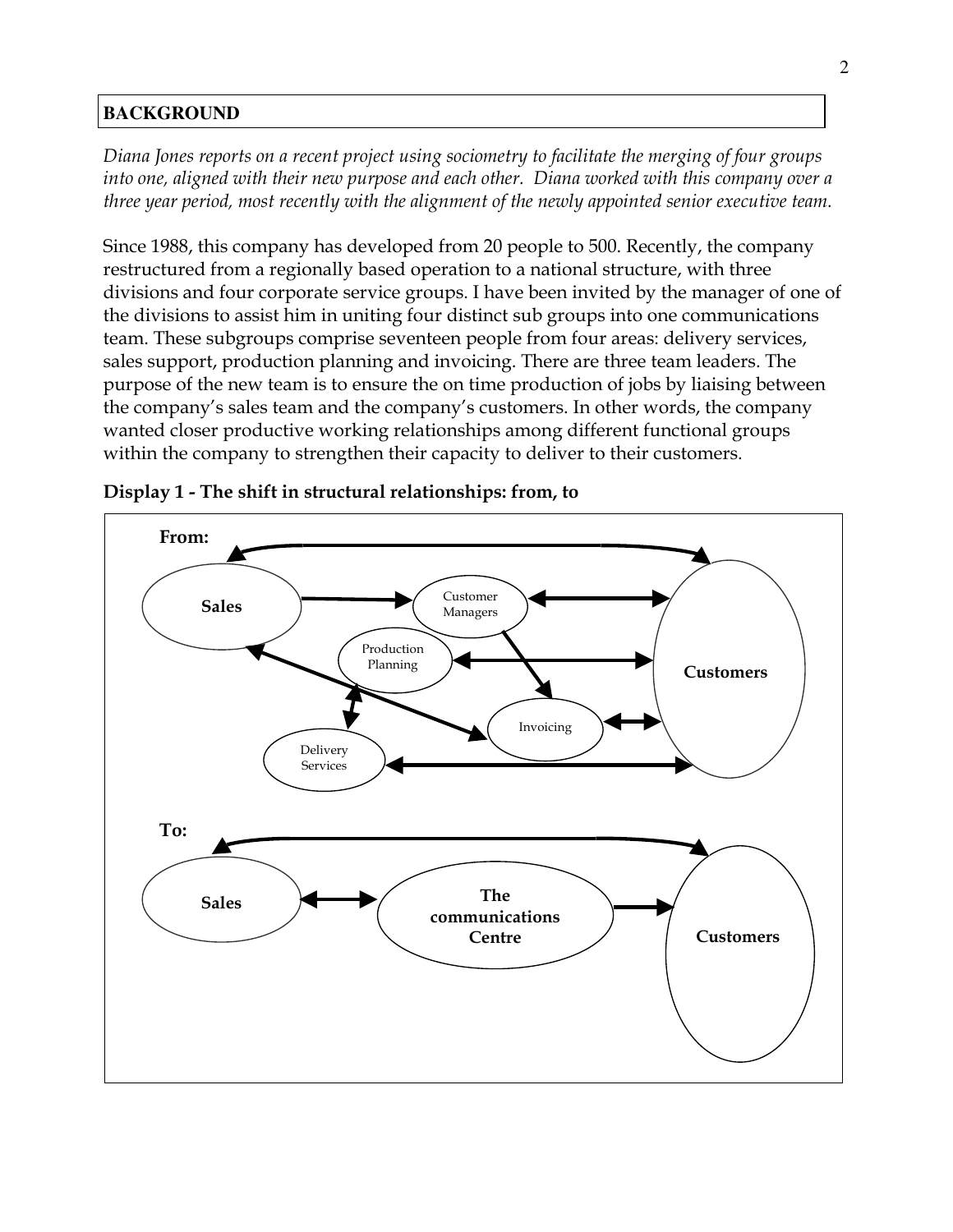#### **THE INITIAL MEETING**

The new manager lets me know both his hopes and concerns. He has noticed the sub groups are reluctant to get together and he relates a history of frustration, unmet expectations and negativity between the different teams. He reports a tendency for some team members to feel special and others to feel invisible, and this is causing friction. I ask him what outcomes he wants from my working with the team.

The manager refines these and emails everyone a copy inviting their participation.

#### The results the manager wants from team development

- ♦ "we are a happy and functional team and we want to come to work
- $\bullet$  we cope well with the changes ahead including the shared physical environment
- ♦ we're comfortable with each other and understand our different responsibilities, and deliver for our internal and external customers
- $\bullet$  we support each other as the new team"

## **DECIDING TO USE SOCIOMETRY**

I am aware some of these people have worked together for a number of years and wonder what is behind the reported negativity and reluctance to get together. I suggest we discover something of the existing network of relationships.

Together, the manager and I come up with criteria likely to warm people up to their relationships with one another, and their purpose in getting together. The criterion we choose is 'Who in this group can I rely on to help me solve a work problem I might have when we're in the new team'.

We decide to make this assessment immediately, and to present the findings in the first team session. This means we can teach team members a model of relationship dynamics illustrating both one way, and mutual relationships, as part of the team development process. I propose we reassess the relationships during the final team session and give those results during a subsequent weekly team meeting. The manager agrees. This approach enables us to make a strong relationship with the newly initiated team meetings, and to integrate the team development process with everyday actions.

#### **THE NEXT STEP**

The next step in my intervention is a series of 40 minute discussions with team members to discover more of their thinking, their hopes and their concerns, as they begin to move together. Team members opt into any of the discussions, to a maximum of 4 people so everyone has the opportunity to express themselves fully. I warm people up to their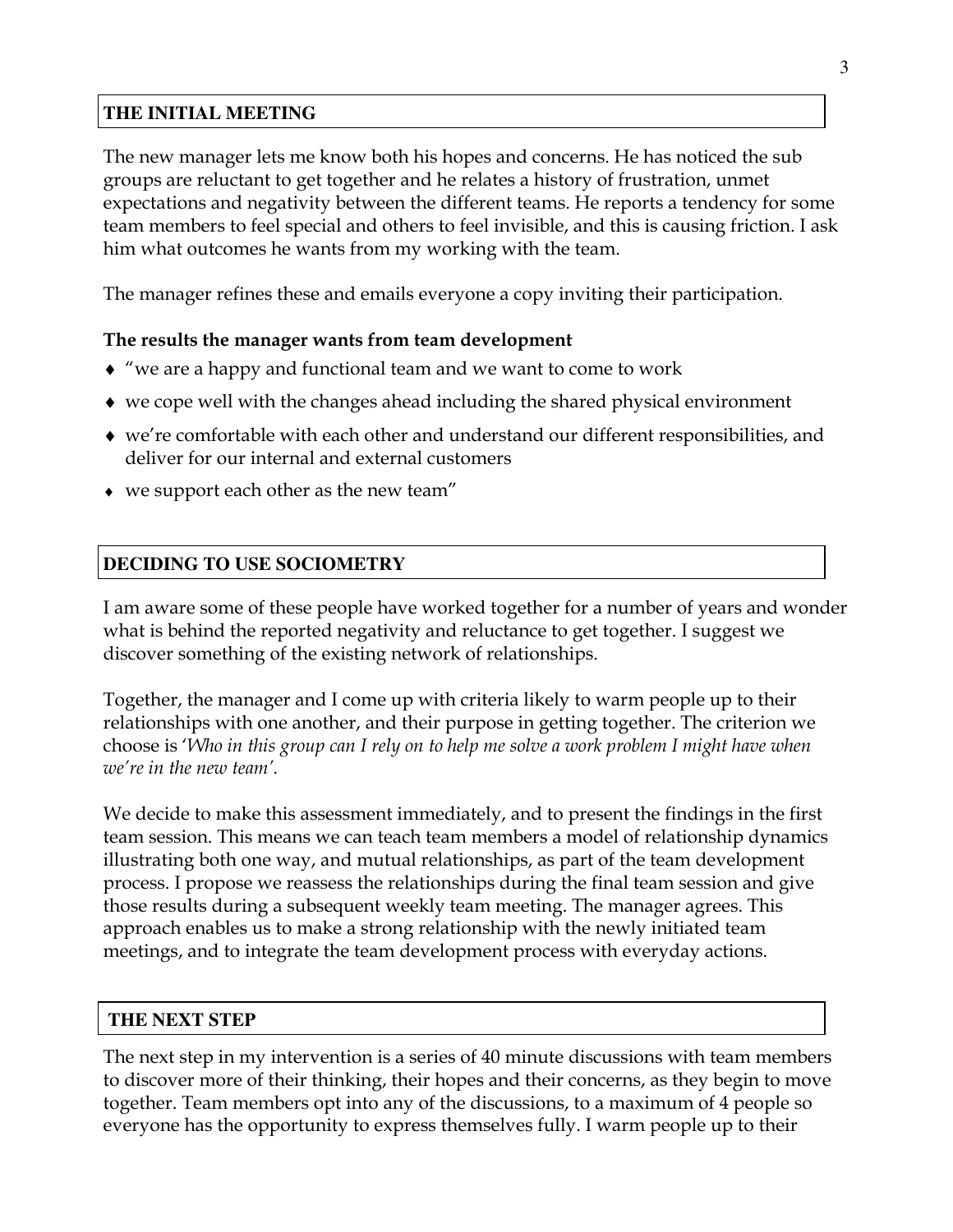abilities in this session and ask what are some of the skills, experience and attributes they are bringing to the new team. Within these meetings, each person completes the sociometric assessment on the chosen criteria.

## **WHAT THE DISCUSSIONS REVEALED**

The meetings were lively and open. People expressed five outcomes they wanted from getting together. That:

- 1. Our responsibilities are clearly defined the grey areas to be defined, especially where it's no-one's job, but it has to be done.
- 2. Communication we share information versus chasing around trying to get it. Not expecting people to know when they haven't been told.
- 3. Relationship with our manager and team leaders 'we can raise issues and you are available to us. You don't let problems hang around.'
- 4. Qualities in our team knowing that I can rely on people to help when I'm overloaded, understanding how we work and what we are like when we are stressed, how to approach us, and vice versa. And, we are a lot of people, we are busy and we rush around - so we do need some privacy and space of our own too.
- 5. We address the barriers of 'getting together' so we are no longer 'us' and 'them'.

The interviews revealed three examples:

- staff physically located upstairs (sales support & production planning) were closer to the managers and had better working conditions than those downstairs.
- those 'upstairs' worked with external customer relationships, and those 'downstairs' related mainly to internal customers. Internal customers were perceived as 'less important'. The delivery services sub group was anxious they'd be the 'slaves', and be 'outside' the team.
- the production planning team reported directly to the national manager rather than to the new centre manager. These people valued highly their separateness and independence and were reluctant for this to change. Others perceived these team members as aloof and unavailable.

These results confirm my beliefs the sociograms would be effective instruments in the team development process.

## TEAM DEVELOPMENT PROCESS

To address team members concerns and make an investment in leading people towards the results both they and their manager wanted, I proposed we adopt an approach by working with the team's 'normal' meeting structure. In this way we would reinforce team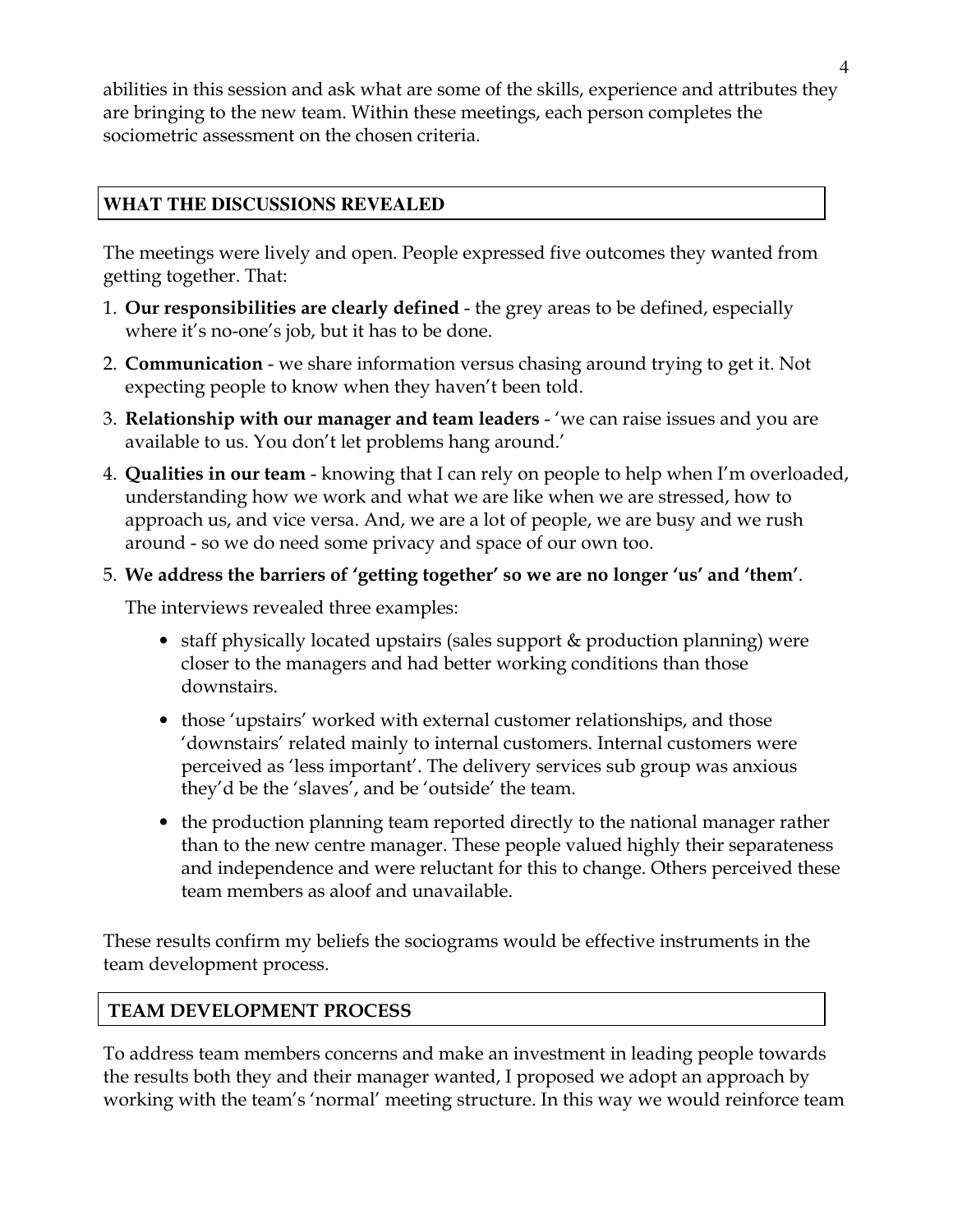development as not special or separate. My thinking was this approach would give the greatest chance for building ongoing relationships in the workplace.

Four half day sessions are proposed. Spread between the first, two weeks prior to the day the teams physically moved together, and the final session three months later. These sessions are to focus on opportunities for developing relationships, enabling communication, problem solving and decision making within the newly formed group, ensuring their concerns are addressed.

#### REPORTING RESULTS

The manager and I decide to utilise the newly instituted weekly team meeting to report the findings of the discussions and let everyone know of the planned approach. Team members are silent and thoughtful during the presentation. They share their responses firstly in pairs, then into the larger group. Team members are pleased and surprised their concerns are shared. They express relief their comments are not reflected as criticisms of the manager or of each other. They are keen to get underway with the team development sessions.

#### The results of the first sociogram 1 June 2000

**Display 2 - Criterion:** 'Who in this group can I rely on to help me solve a work problem I might have when we're in the new team'

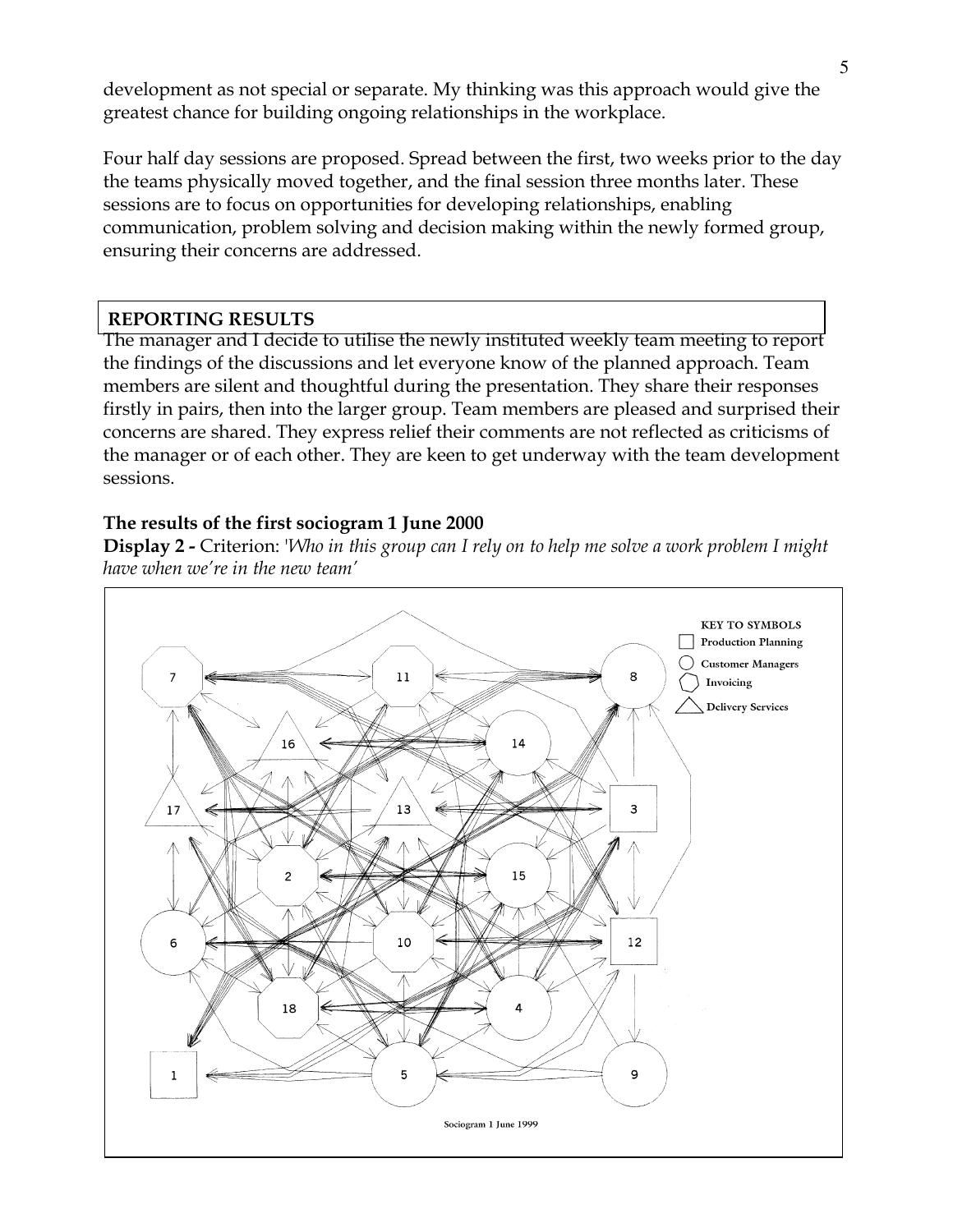The sociogram indicates there are many positive relationships amongst team members. So, already within the group, some team members have a large number of positive problem solving relationships. Some examples: four of the seventeen people have mutual relationships with more than half the group i.e. 9 mutual (two way) relationships.

Others are selective in who they chose: most noticeable are the team leaders. One team leader makes three choices and receives eleven choices. My response, out loud, is to notice a culture existing amongst the team leaders of not seeing problem solving resources available in team members. So while staff see team leaders as responsible for problem solving, team leaders had yet to warm up to this being a shared role.

In the first session the results of the sociogram are given to everyone. In addition, each person is given a readout of the number of choices they made, the number of times they are chosen, and the number of mutual relationships they have. This creates a lot of surprise, delight and interest. Team members warm up to each other, and their relationships, and are excited by what they see. These results confirm what they had been aware of: while they might take a work problem to someone, it is not perceived as a shared problem to solve. It was more perceived as a complaint, so problems tended to hang around.

Together with this information and greater awareness of one way choice, mutual choices and the desirability of mutual choices, (you choose someone to solve a work problem with and that person chooses you), team members become more conscious of relationship dynamics and now have a model for further developing their relationships. And they realise they tend to focus more on what isn't working so well within their relationships rather than what is working well.

## A RANGE OF METHODS UTILISED

During the team sessions, a range of psychodramatic methods are utilised including action sociograms, concretising, sculptures, and role reversal. Action mapping is used to create a time line, concretising processes, benefits and pressure points in implementing the new job tracking system. In this way we warm the team up to defining ways they will operate the business as usual, and include new processes.

The Myers Briggs Type Indicator enables team members to gain an understanding of their different approaches to problem identification and problem solving, and responding to timelines. Using a systems approach, the manager and I design and present a case study based on a recurring problem facing the group, encouraging team work in finding solutions to every day dilemmas.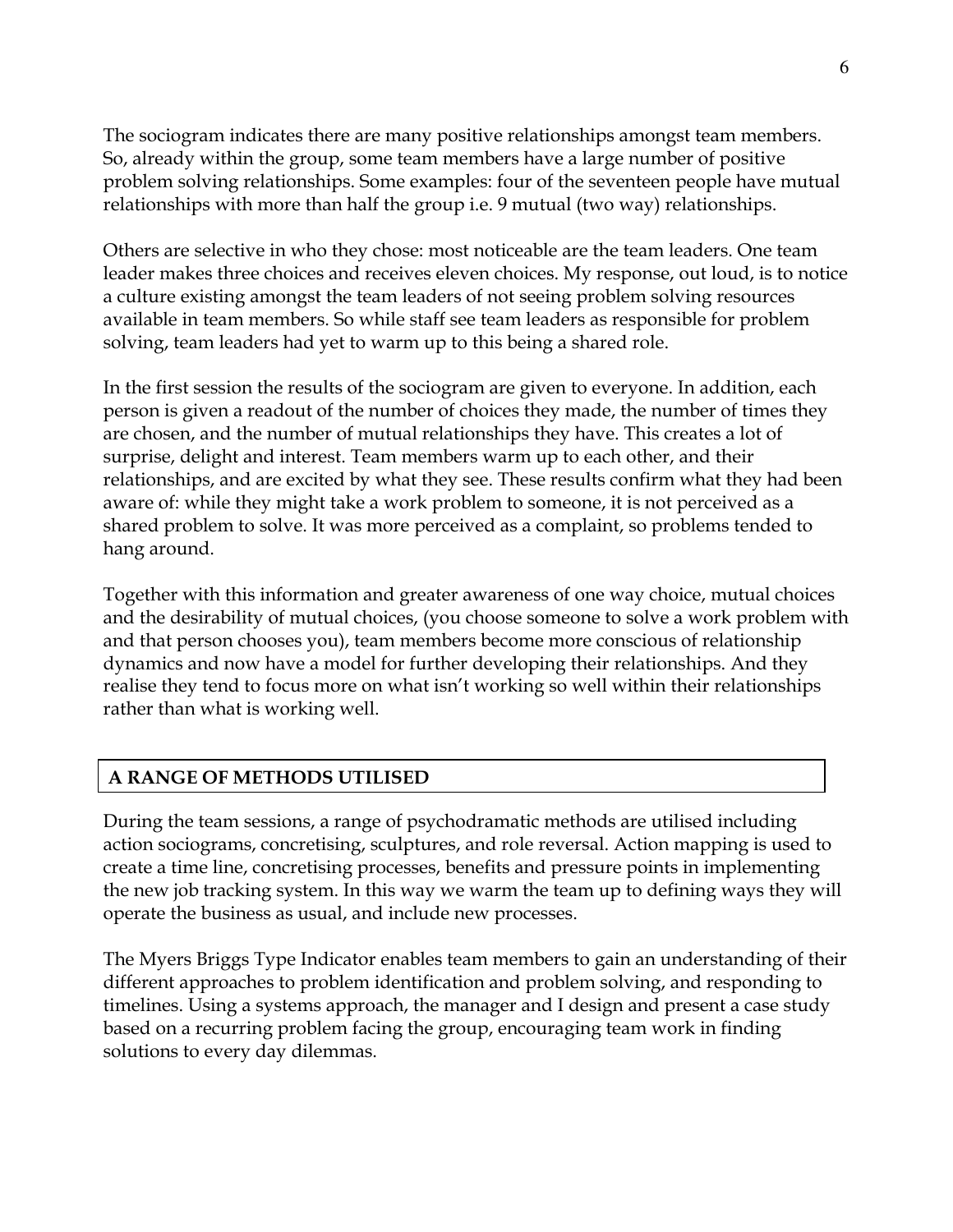I direct an action sociogram to create the seating plan within the work station configuration with team members using the criterion 'who do I want to sit near to, to be my most productive.'

During the final team development session we make another assessment of the relationships on the criterion "Who in this group can I rely on to help me solve a work problem I have in my work in the new centre".





The results of the second sociogram, results show two key developments. Firstly, 12 group members increased the number of choices they made. Fifteen of the seventeen had more mutual choices than three months earlier. Team members had become more expansive, more flexible in their relationships, were more open to choosing, and were perceived to be more available to others to assist in solving work related problems.

The most compelling results were that 9 people had eleven or more mutual relationships, and 13 of the 17 team members had 9 or more mutual choices within the group.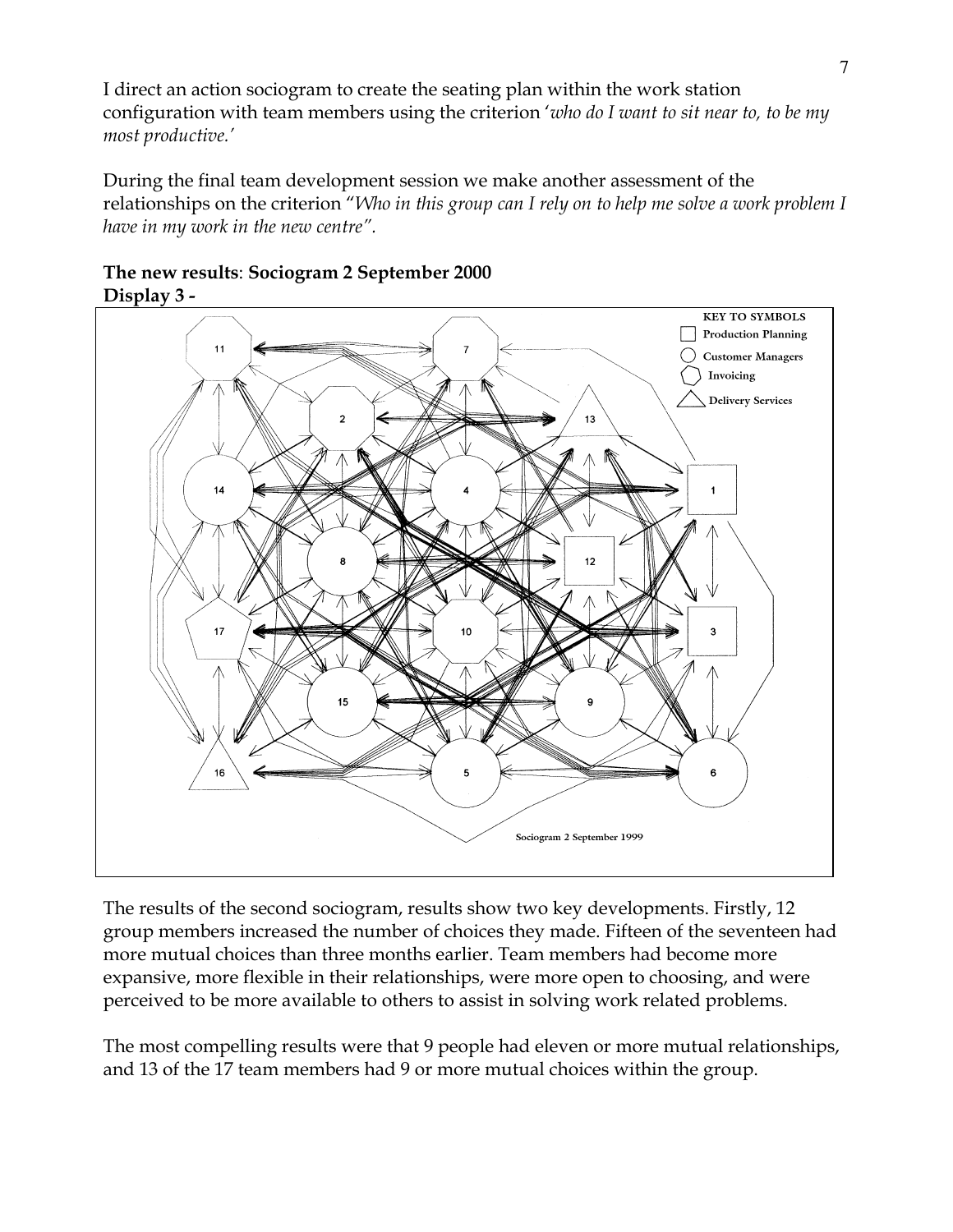|                                     | June results                 |                                  | September results       |                              |                                  |             |
|-------------------------------------|------------------------------|----------------------------------|-------------------------|------------------------------|----------------------------------|-------------|
|                                     | <b>Choices</b><br>made       | <b>Choices</b><br>received       | Mut<br>uals             | <b>Choices</b><br>made       | <b>Choices</b><br>received       | Mut<br>uals |
| 3. Da<br><b>Production Planning</b> | <b>Choices</b><br>made<br>17 | <b>Choices</b><br>received<br>6  | 6                       | <b>Choices</b><br>made<br>11 | <b>Choices</b><br>received<br>12 | 10          |
| 2. C<br>Invoicing                   | <b>Choices</b><br>made<br>12 | <b>Choices</b><br>received<br>13 | 10                      | <b>Choices</b><br>made<br>14 | <b>Choices</b><br>received<br>14 | 12          |
| 4. Db<br><b>Customer Manager</b>    | <b>Choices</b><br>made<br>15 | <b>Choices</b><br>received<br>8  | 5                       | <b>Choices</b><br>made<br>16 | <b>Choices</b><br>received<br>12 | 12          |
| 8.K<br>Team Leader                  | <b>Choices</b><br>made<br>3  | <b>Choices</b><br>received<br>11 | $\overline{2}$          | <b>Choices</b><br>made<br>15 | <b>Choices</b><br>received<br>15 | 14          |
| 16. M<br><b>Delivery Services</b>   | <b>Choices</b><br>made<br>6  | <b>Choices</b><br>received<br>10 | $\overline{\mathbf{4}}$ | <b>Choices</b><br>made<br>8  | <b>Choices</b><br>received<br>14 | 5           |

## Display 4 - Comparative sample results over time

These results indicated two things: a high degree of acceptance of people's different roles and their inter-relatedness and greater willingness to assist each other.

Noticeably, each of the three team leaders had more mutual choices. This result indicated team leaders were more alert to and capable of problem solving with others, and were perceived to be so.

## **SUMMARY**

The underpinning sociometric processes ensured participation was structured around exploring and building relationships and were successful in facilitating a measurable shift in relationships, encouraging team development and enabling the outcomes to be achieved. Participation in the team development sessions greatly assisted team members by providing the opportunity to build relationships and facilitate their availability to assist one another.

As a result of this work, team members became more open with each other and quickly took on the notion of working together, leading people towards the results both they and their manager wanted. The new team were keen to work with these processes with the sales team.